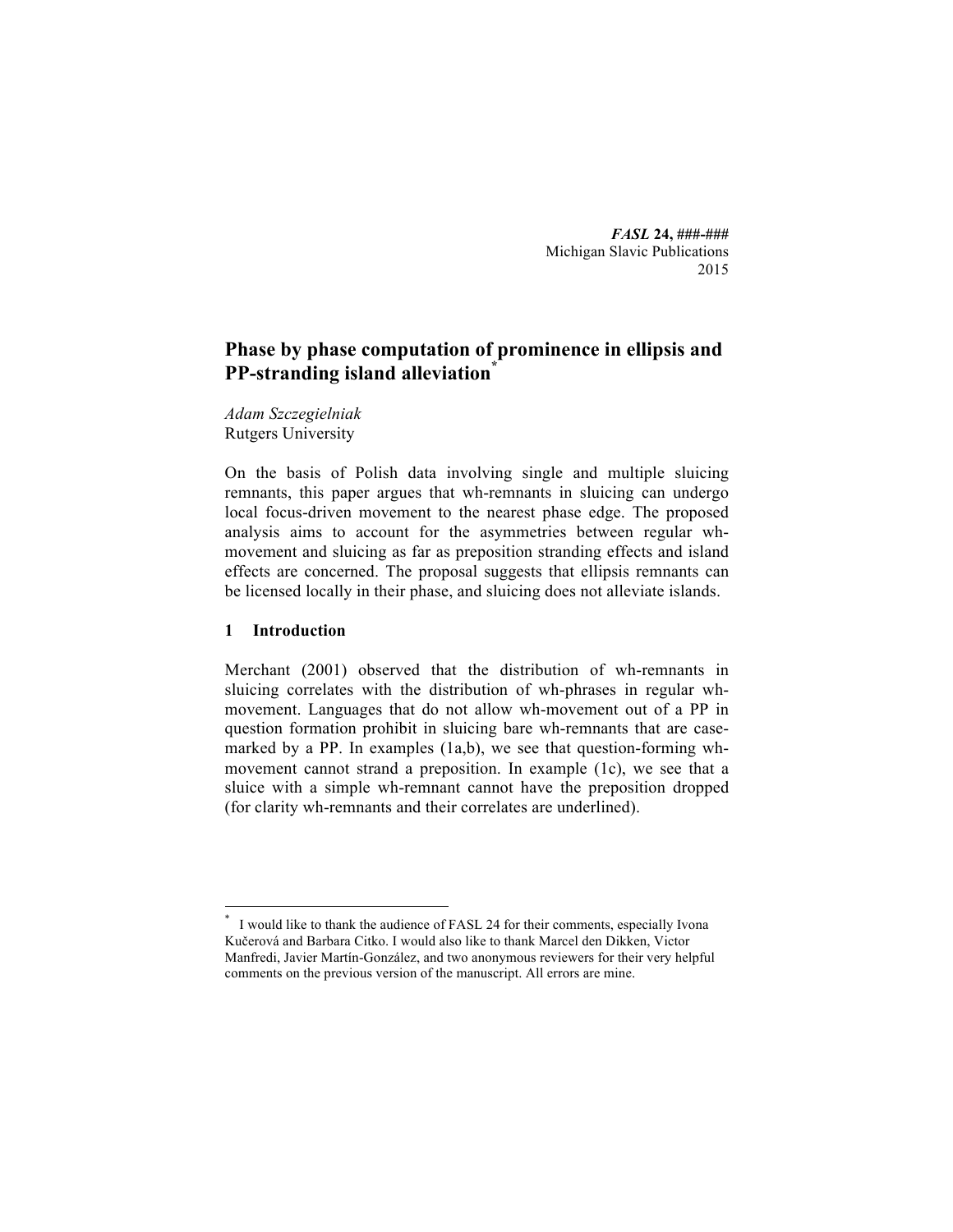- (1) \*a. Maria gadała z kimś ale nie wiem kim Maria gadała z Mary talked with someone but not know whom Mary talked with 'Mary talked with someone but I don't know whom Mary talked with '
	- b. Maria gadała z kimś ale nie wiem z kim Maria gadała t Mary talked with someone but not know with whom Mary talked 'Mary talked with someone but I do not know with whom Mary talked.'
	- c. Maria gadała z kimś ale nie wiem  $*(z)$  kim Mary talked with someone but not know with whom 'Mary talked with someone but I do not know (with) whom.'

Such parallels between wh-movement and remnant distribution in sluicing have led Merchant (2001) to argue that the wh-remnant is derived via wh-movement out of a syntactic structure that undergoes subsequent ellipsis (understood as a PF operation of suppressing phonological expression of a constituent that has syntactic structure). Counter-examples to the parallelism between wh-movement and whremnant licensing involve complex D-linked wh-remnants, which can appear without the P licensing their case (Szczegielniak 2008).

- (2) \*a Maria gadała z którymś mężczyzną ale nie wiem którym<sub>1</sub> Mary talked with some man but not know which Maria gadała z t<sub>1</sub> mężczyzną Mary talked with man 'Mary talked with some man but I do not know which man she talked with.'
	- b. Maria gadała z którymś mężczyzną ale nie wiem [z którym Mary talked with some man but not know with which  $m$ ężczyzną]<sub>1</sub> Maria gadała t<sub>1</sub> man Mary talked 'Mary talked with some man but I do not know which man she talked with.'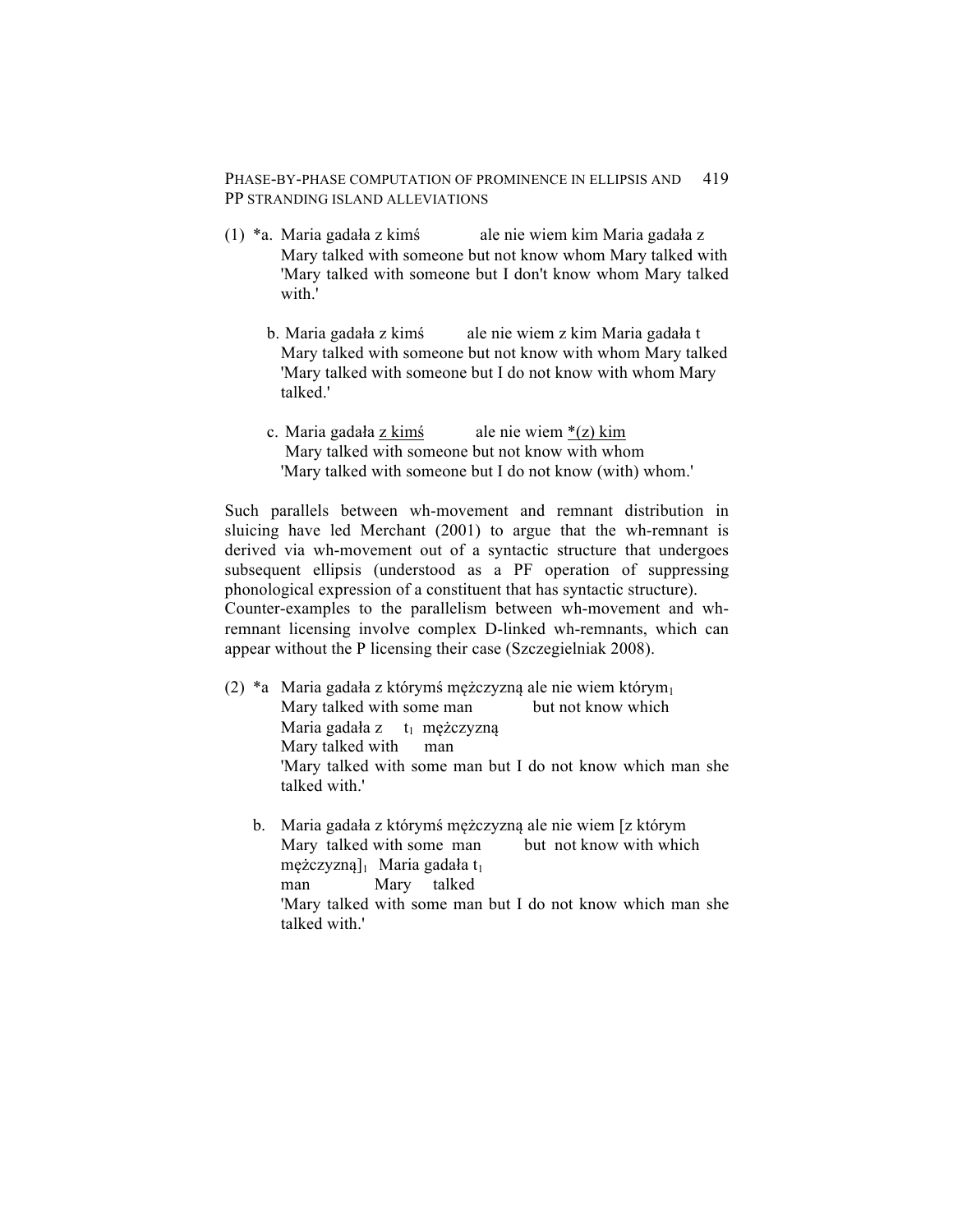c. Maria gadała z którymś mężczyzną ale nie wiem (z) którym Mary talked with some man but not know (with) who 'Mary talked with some man but I do not know (with) who.'

We can see from the contrast between (2a) and (2b) that wh-movement of a D-linked phrase cannot strand a proposition. Crucially, in (2c) we observe that a sluicing remnant can appear optionally with, or without, the proposition that licenses its case. The data in (2) breaks the parallelism between wh-movement in questions and wh-movement in sluicing. Szczegielniak (2008) proposed that (2c) can be accounted for by assuming that the underlying structure of the sluice was a copula-less cleft as in (3) with the wh-remnant receiving focus prominence marking.

?(3) Maria gadała z którymś mężczyzną ale nie wiem którym  $\epsilon$ Mary talked with some man but not know which it z mężczyzną gadała with man talked 'Mary talked with some man but I do not know with which man it was she talked.'

This approach has been criticized in Nykiel (2013) on the assumption that such clefts are not grammatical in Polish. The argument is primarily based on judgment questionnaire data that unfortunately does not test the whole structure in (3), but just the subordinate CP that is sluiced in isolation. There is a distinct possibility that the subordinate in isolation is degraded just as the string 'whether she danced' is bad in English unless it is a subordinate to a matrix CP. However, Nykiel's (2013) criticism is well placed because of example (4a) below. It provides clear evidence that the analysis in Szczegielniak (2008) cannot be the whole picture. Example (4a) has the whole DP as the remnant, whereas in (3) the remnant is limited to the wh-part of the D-linked structure, the nominal is elided. In (4b) we see that a cleft continuation is completely ungrammatical for the sluice in (4a). This is because we cannot cleft the whole D-linked complex, so it should not be a possible remnant. It appears we are left with no grammatical continuation for sluices like (4a) where the proposition is omitted since neither clefting or regular whmovement out of the PP is possible. It appears we need a third type of derivation for examples like (4a).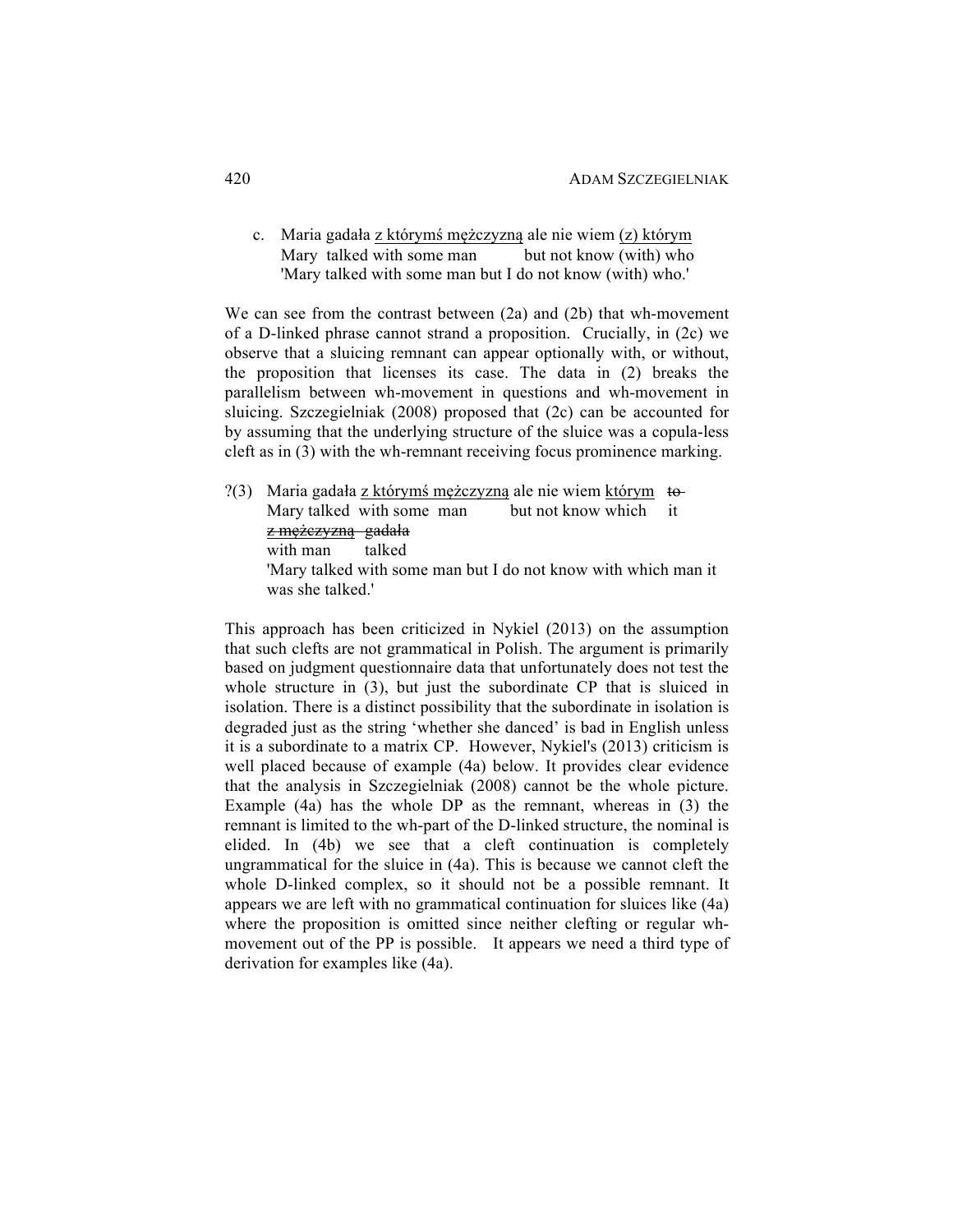- (4) a. Maria gadała z którymś mężczyzną ale nie wiem (z) którym Mary talked with some man but not know (with) which mężczyzną man 'Mary talked with some man but I do not know (with) which man.'
	- \*b. Maria gadała z którymś mężczyzną ale nie wiem [którym Mary talked with some man but not know which  $mezczyzną]$ <sub>1</sub> {to z t<sub>1</sub> gadała} man it with talked 'Mary talked with some man but I do not know with which man it was she talked.'

The data in (4) unambiguously shows that a cleft continuation is impossible for some cases of P-omission in sluicing. Furthermore, Nykiel (2013) points out that when the antecedent DP is complex enough, a simple wh-remnant can have P-omission, as shown in (5a). In example (5b) we see that a cleft continuation for (5a) is also impossible.

- (5) a. Byłaś ubrana w coś czerwonego tamtej nocy, were dressed in something.ACC red.ACC that night ale nie pamiętam (w) co. but not remember (in) what.ACC 'You were dressed in something red that night, but I don't remember (in) what.'
	- \*b. Byłaś ubrana w coś czerwonego tamtej nocy, were dressed in something.ACC red.ACC that night ale nie pamiętam co to w czerwonego byłaś ubrana but not remember what.ACC it in red (ACC) were dressed tamtej nocy that night 'You were dressed in something red that night, but I don't remember what it was.'

This paper proposes that the contrast in (4) and (5) is not necessarily an argument against the idea that an ellipsis site contains a fully-fledged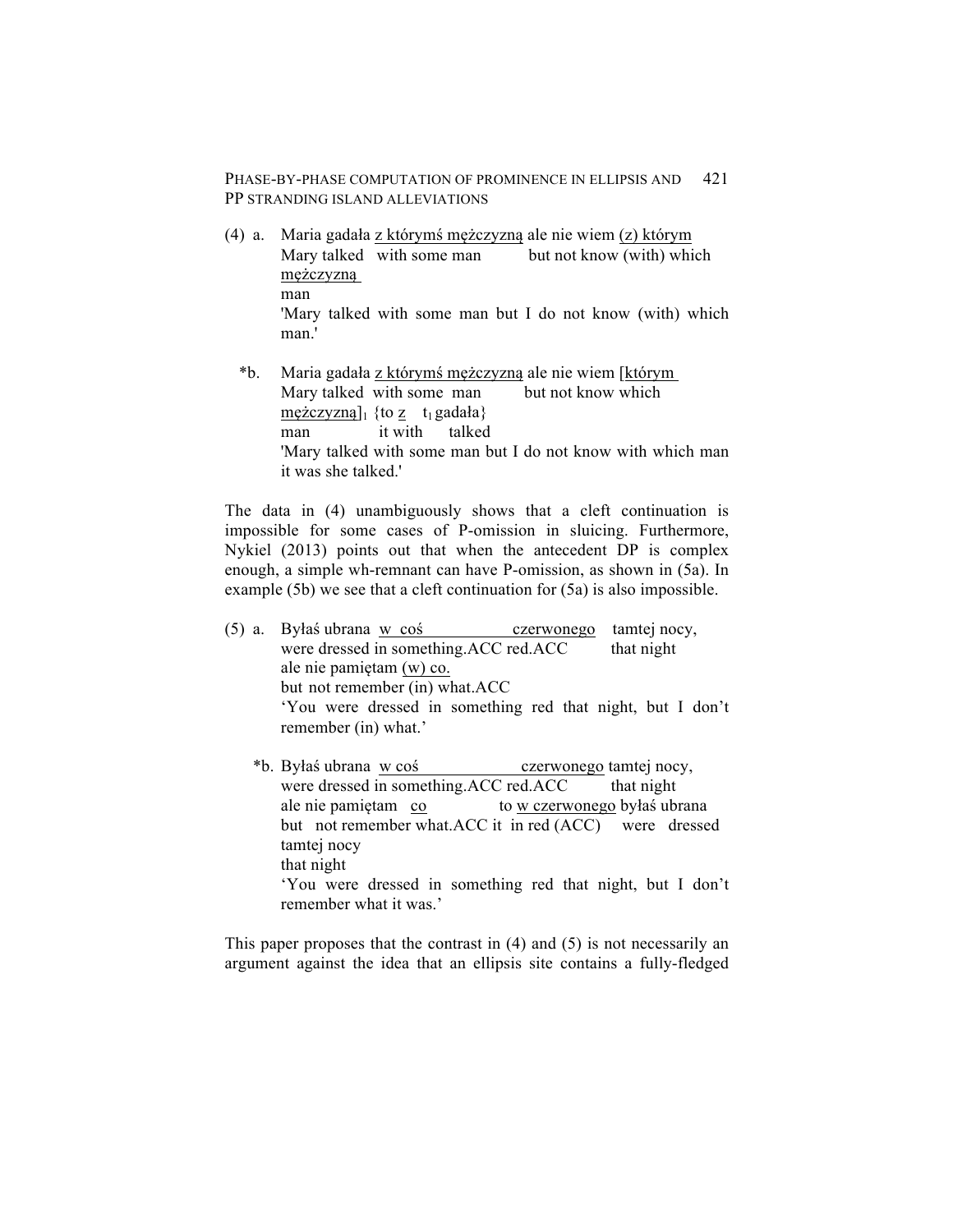syntactic structure. We can maintain the insight that elided structures have syntactic structure provided we examine the nature of syntactic representations that do not need to be linearized. Elided strings are not articulated, which means that whatever output linearization constrains exist, they do not need apply to elided strings. I adopt the standard model theoretic assumptions of a phase-based syntactic derivation (Chomsky 2001). Syntactic structure is sent to the Sensory-Motor (SM) and Conceptual-Intentional (C-I) interfaces in chunks that correspond to the Spell-out Domains (SD) of phase heads that are usually associated with the v, C as well as D heads (Bošković 2014). The paper argues that ellipsis remnant licensing via focus/prominence is phase based. This remnant licensing mechanism is not constrained by linearization the way it is in non-elided structures. Crucially, I will argue that wh-remnants can be focus licensed within the nominal phase they are Merged in, unless linearization forces additional wh-movement, as will be the case with multiple remnants.

- (6) Wh-remnant licensing.
	- Sluiced anaphors are constrained by mutual entailment with the antecedent modulo focus (Merchant 2001).
	- Elided structures are not linearized allowing focused remnants to remain within the phase that licensed their focus.
	- A phase licensing a focused remnant is headed by a focus head.

Let us consider a derivation of (5a) given in (7) below.

- (7) a. Byłaś ubrana w coś czerwonego tamtej nocy, were dressed in something.ACC red.ACC that night ale nie pamiętam (w) co. but not remember (in) what.ACC
	- b. … [<del>byłaś ubrana [ppw</del> [<sub>FP</sub> co<sub>1</sub><sup>F</sup> [<sub>XP</sub> t<sub>1</sub> <del>czerwonego</del>]] <del>tamtej nocy</del>

The wh-remnant moves up to the edge of a Focus Phrase. Because the phase is being elided, Foc is the phase head of the nominal extended projection. I assume, following Bošković (2014), that phase heads are relative in the sense that it is the topmost head of a given domain that is a phase head. Following Gengel (2007), I assume that ellipsis targets the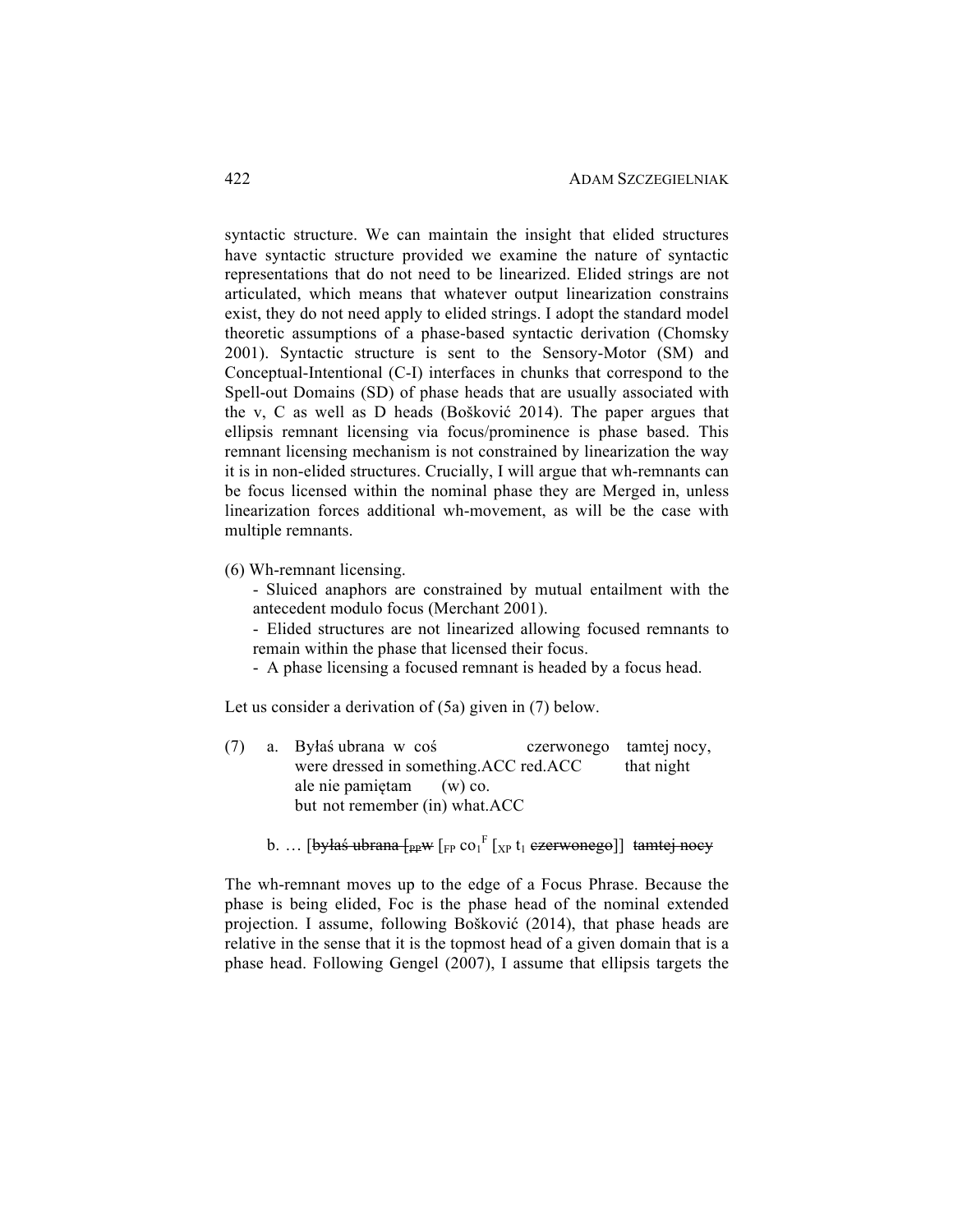Spell-out domain of a phase head. However, unlike standard analyses, I propose that each phase head licenses ellipsis individually. This is a direct consequence of Spell-out and the Phase Impenetrability Condition  $(PIC).$ <sup>1</sup> If a given Spell-out domain is not elided at Spell-out, subsequent cycles cannot access already spelled out structures. In order to assure that ellipsis is not terminated prematurely, we can modify MaxElide! (Takahashi & Fox 2005) to require that the {E} feature be propagated up the structure to phase heads that have material marked as Given by virtue of the Antecedent.

- (8) a. Ellipsis is carried out phase by phase. An  ${E}$  feature (Merchant 2001) on each individual phase head licenses ellipsis in its Spellout domain.
	- b. MaxElide! forces the percolation of the  $\{E\}$  feature to higher up phase heads whose Spell-out domain contains material that is Given by virtue of the antecedent.
	- c.Ellipsis does not target focused structures.
	- d.Focus head has to be the topmost head= phase head in a phase licensing ellipsis.

The conditions in (8) generate the following ellipsis structure of (7) shown in (9) below.

 <sup>1</sup> PIC: Given structure [ZP Z [ XP X [ HP α [H YP]]], with H and Z the heads of phases: In phase  $\alpha$  with head H, the domain of H is not accessible to operations outside  $\alpha$ ; only H and its edge are accessible to such operations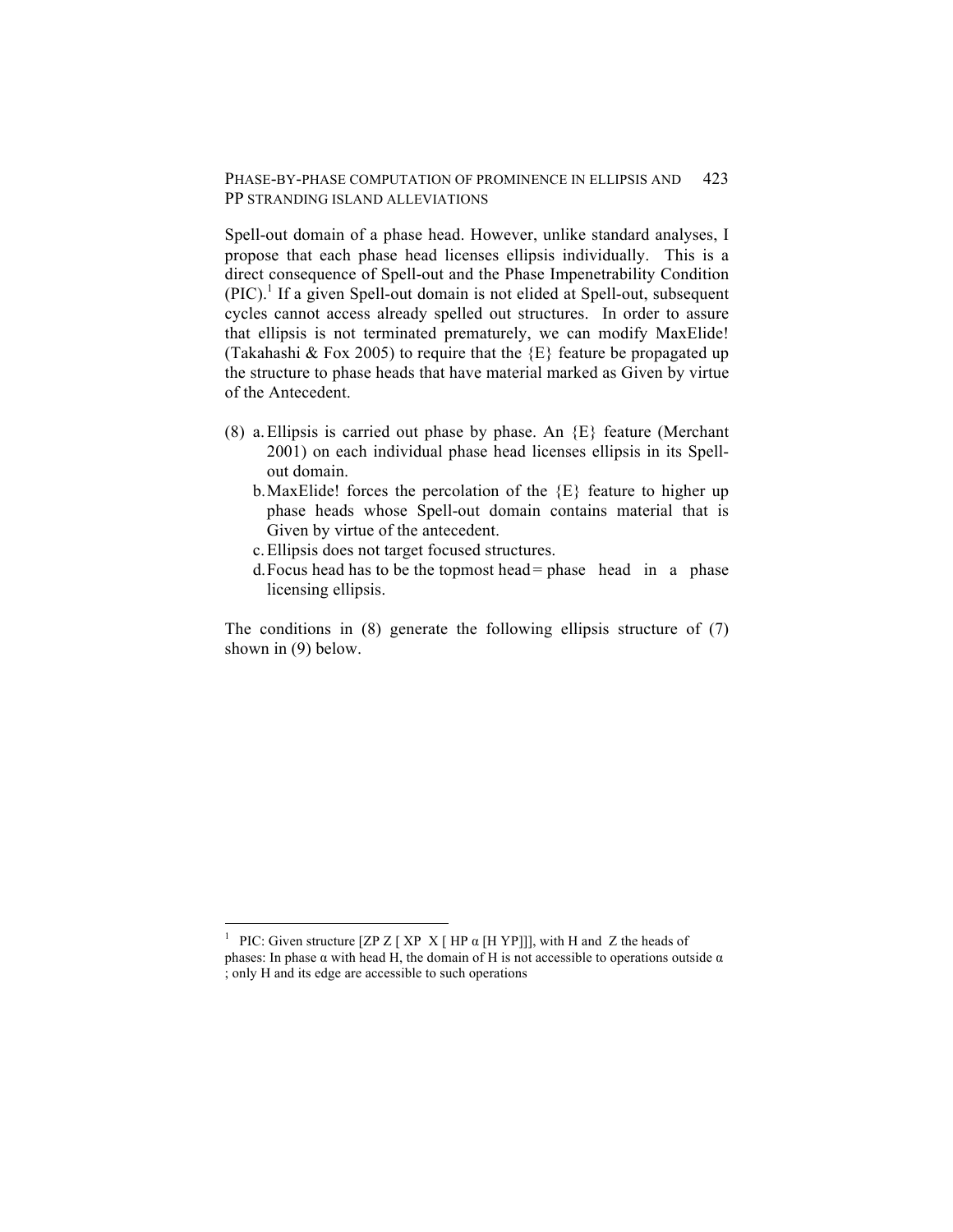

The existence of a focus projection within a nominal domain has been argued for in Nthelios (2003). The mechanism proposed here implies that P-omission in sluicing is not achieved via movement out of PP, but via focus within the nominal and ellipsis of a discontinuous string that is Given. In order to project a focus head necessary for remnant licensing, the nominal domain needs to be complex enough to have an articulated functional architecture that includes a Focus head. Pronominals and simple wh-expressions are assumed to have insufficient projections to license a focus head within the nominal domain. For example, in Polish we can place a focus operator below a PP but not if the nominal is a pronoun.

- (10) ??a Jan zatańczył z tylko nią Jan danced with only her
	- b. Jan zatańczył tylko z nią Jan danced only with her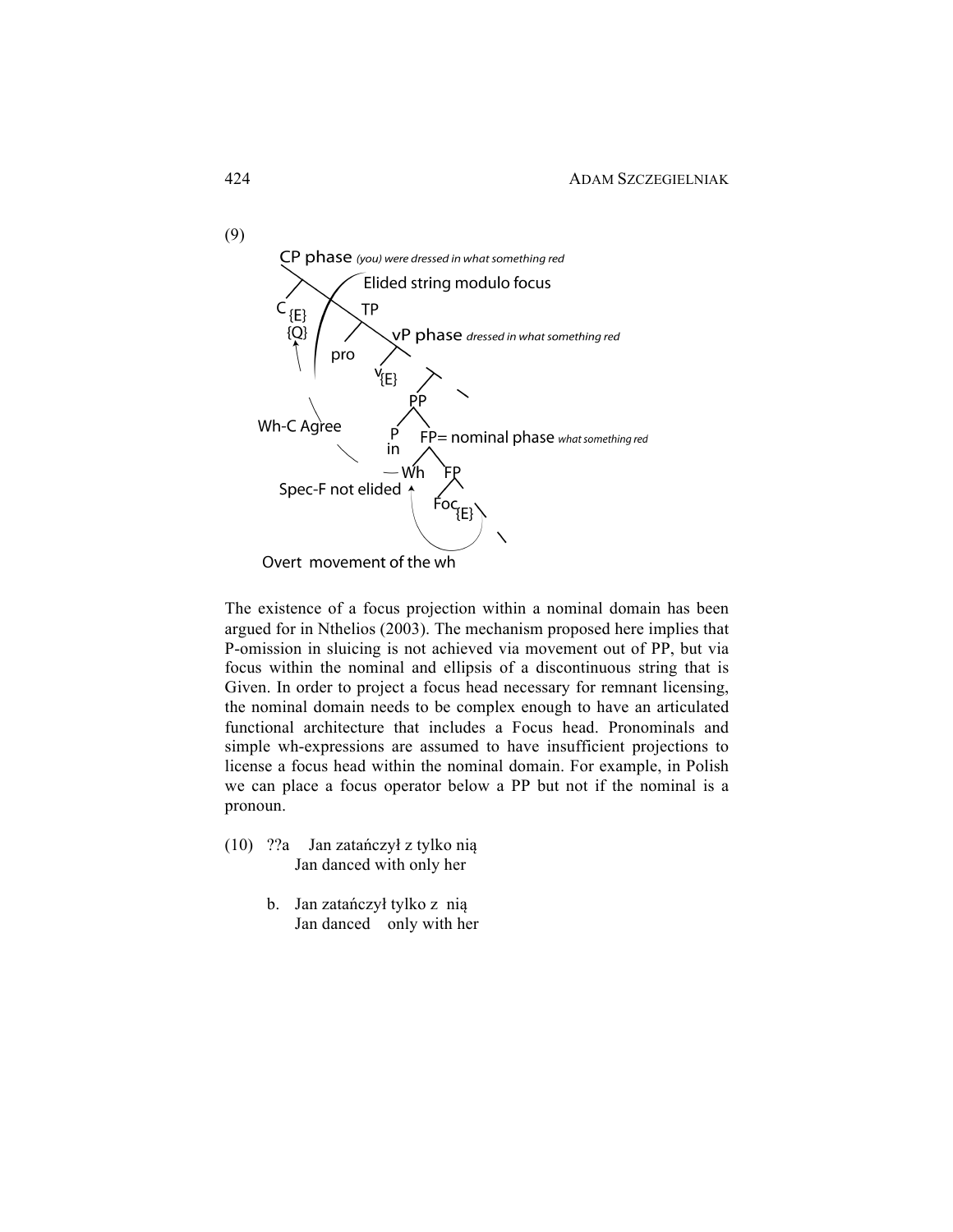- c. Jan zatańczył tylko z jedną dziewczyną Jan danced only with one girl
- d. Jan zatańczył z tylko jedną dziewczyną Jan danced with only one girl

Complexity of the phase containing the remnant (measured by the complexity of the correlate) also matters, as observed in Szczegielniak (2008) and argued for in Nykiel (2013). Remnants that do not correlate with complex nominal antecedents do not allow P-omission (as in 1c vs 2c). I suggest complexity of the phase containing the remnant determines its ability to project a phase that can have a focus head. There are two possible dimensions of complexity. First, a nominal phase has to have enough functional architecture so that remnant movement to the phase edge does not violate Anti-locality (Grohmann 2003).<sup>2</sup> Second, I assume Givenness is presuppositional (Sauerland 2005), and focus is computed from Given material. In that sense, we need complex enough structure in a nominal phase so as to be able to license focus locally. There needs to be Given material in the nominal domain for focus licensing within that domain (for a discussion on the locality of Givenness marking see Kučerová 2012,Wagner 2006).

The claim is that phases containing simple wh-expressions and pronouns lack sufficient functional architecture to become a focus headed phase, but a phase containing a complex wh-expression has enough structure and allow local movement below the P head.

 $2$  A D-linked or complex wh-expression can move the Wh out of a DP and strand the remaining nominal, which suggests that Anti-locality does not prevent cyclic movement of the wh-out of the nominal phase, when the nominal is complex. If a wh-can extract out of a nominal phase, then it can also raise to the edge of it.

<sup>(</sup>i) Którego<sub>1</sub> Marek poznał  $[$ <sub>DP</sub> t<sub>1</sub> mężczyznę]?<br>Which Mark met man Which Mark met

<sup>&#</sup>x27;Which man did Mark meet'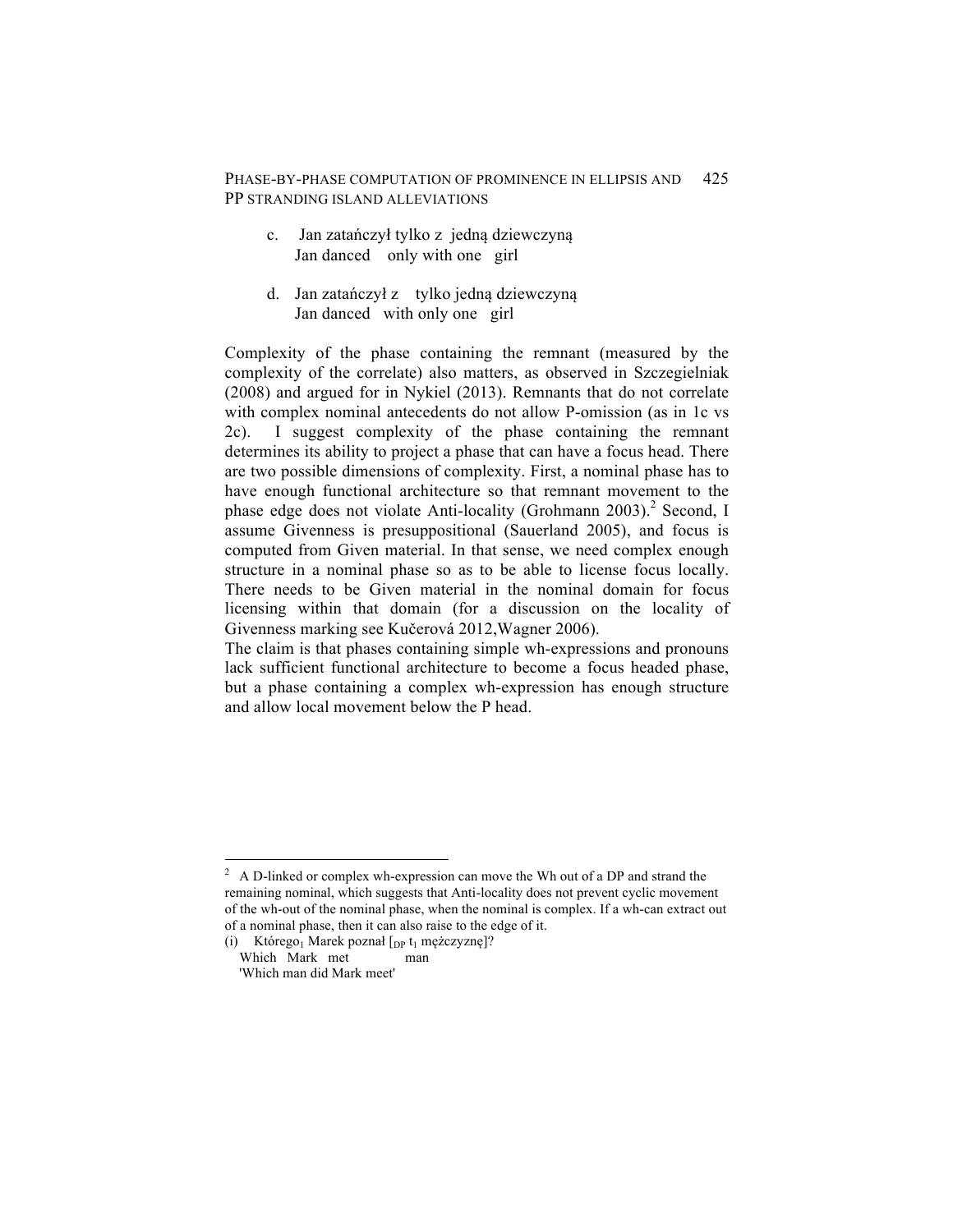(11) P-omission in d-linked wh as in (4a), and with AP modification (5a).

(4a) ale nie wiem (z) którym mężczyzną (5a) ale nie wiem (w) co



The proposal predicts that within a complex enough phase undergoing ellipsis, remnants can move locally to a phase edge to be focused and linearized as following the antecedent.

The idea is that the remnant of ellipsis can undergo local movement to the edge of a local phase headed by focus and be spelled out there. The implication is that the global outcome of sluicing can appear to target discontinuous strings that are marked as discourse Given. However, on a phase-by-phase basis, there is no discontinuous ellipsis. Within each Spell-out domain, a focused remnant is fronted to phase edge and what remains is considered Given and elided. Support for such an approach will come from the behavior of multiple wh-remnants in sluicing.

## **2 Multiple Remnant Sluicing in Polish**

As I have shown, sluicing structures in Polish omit the proposition that case licenses a wh-remnant provided the remnant has enough structure to license focus within the nominal extended projection. However, Pomission is more constrained in constructions that involve multiple remnants. Polish allows multiple wh-remnants in sluicing as can be seen in (10) below. However, P-omission in multiple sluices can only target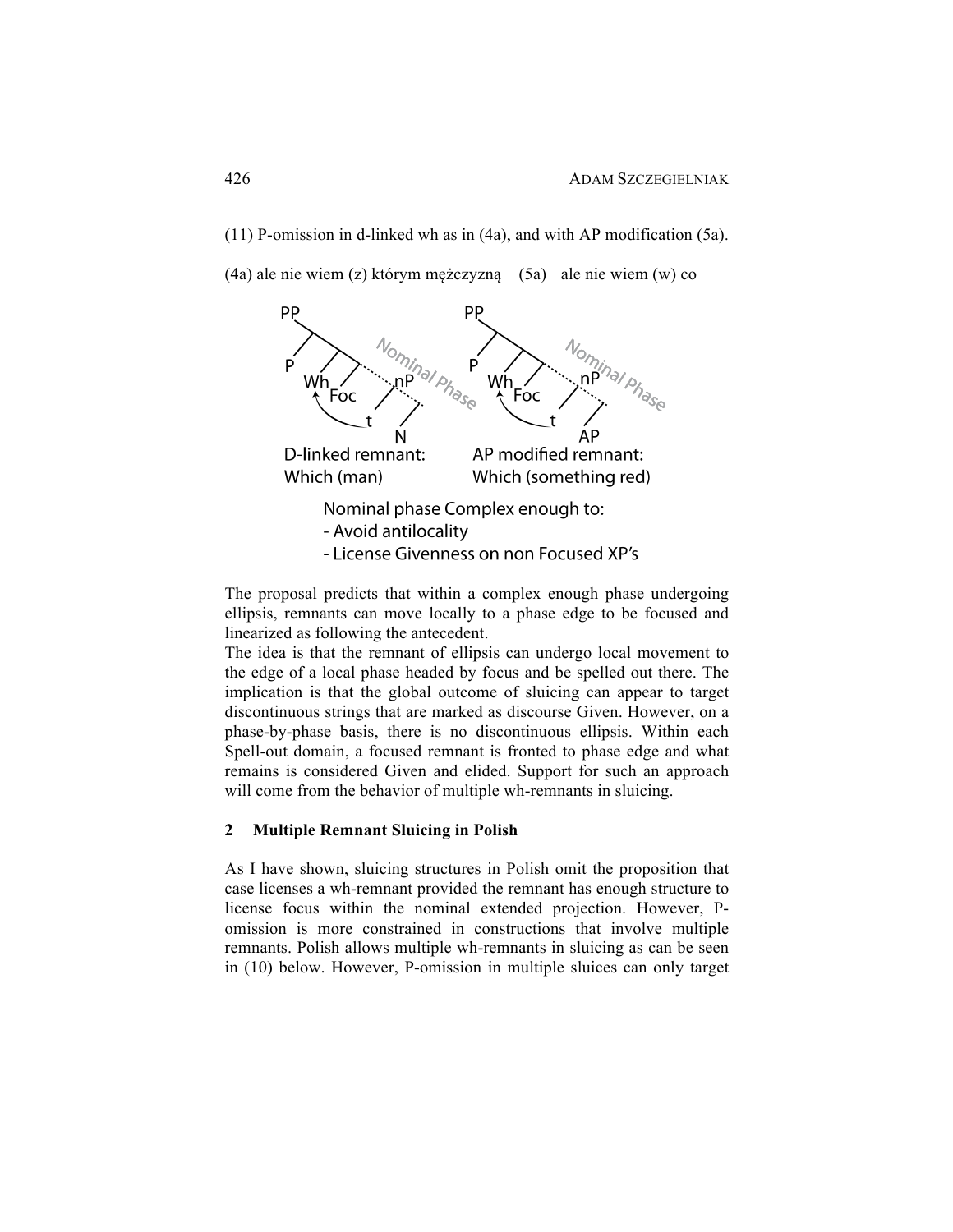the first remnant provided the correlate of the wh-remnant is complex, just like in the case of P-omission with single wh-remnants.

(12) Jan podszedł do jakiegoś artysty na pewnym koncercie Jan approach to some artist on certain concert ale nie wiem (do) którego artysty \*(na) którym koncercie but not know to which artist (on) which concert 'Jan approached some artist at some concert but not know which artist at which concert'.

The same holds for English. Multiple remnants allow P-omission on the first wh-remnant, but not on the second one (Lasnik 2013)

(13) John read about some linguist at some airport but I do not know (about) which linguist \*(at) which airport

P-omission is restricted to the first remnant in both Polish and English (Lasnik 2013). Dadan (2015) argues that P-omission is possible because the ellipsis site is a composite of the remnant and an LF copy of the antecedent as shown in (14)

(14) LF copying mechanism (Dadan 2015)



His proposal captures the generalization that only the top remnant can omit a Proposition. But it does not capture that the correlate antecedent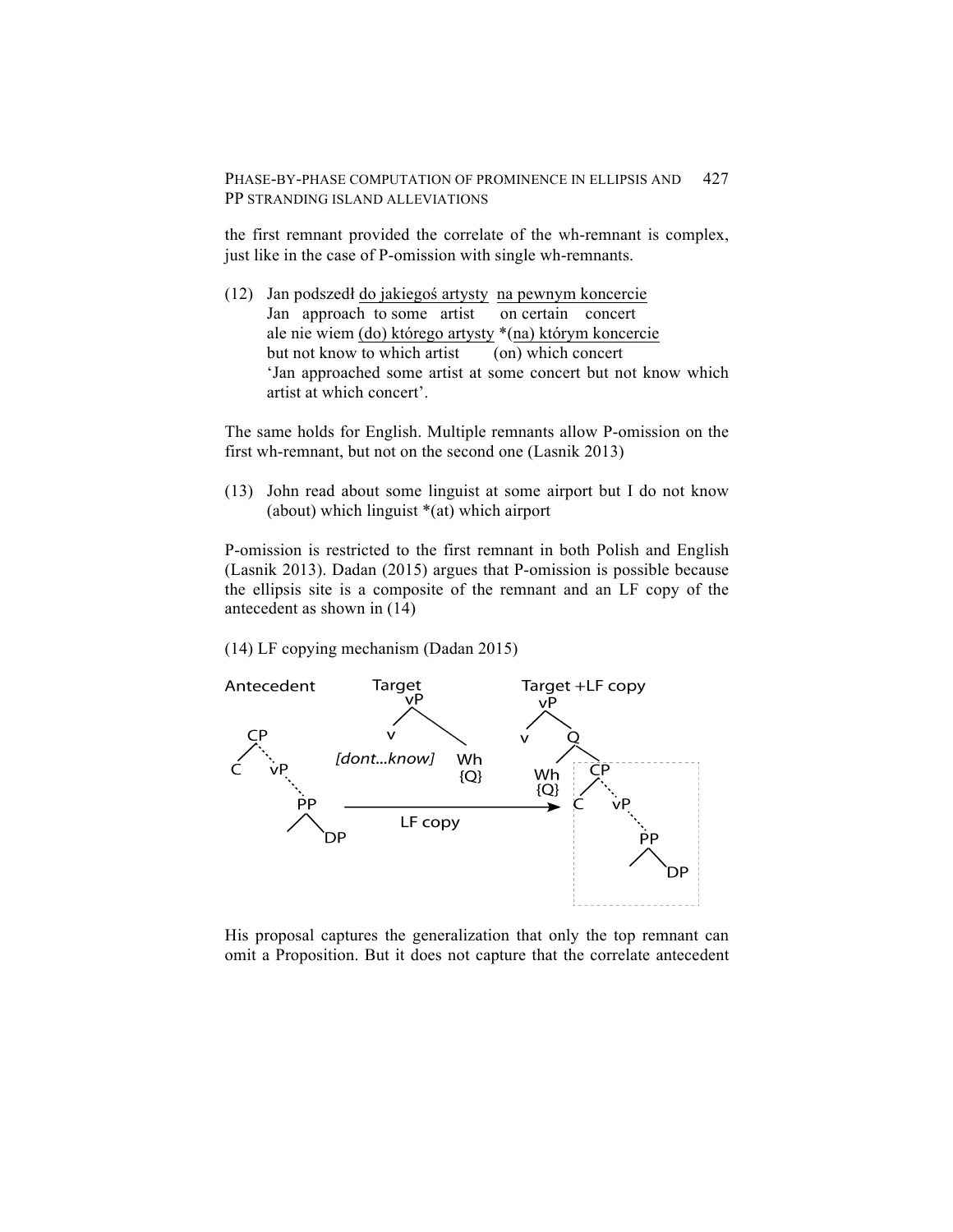has to be complex, as seem in (14). Nor does it capture that English, a language allowing extraction out of PP's, is subjected to the same restrictions as Polish. However, the biggest problem with Dadan's account is that the LF copying mechanism that he uses does not allow for P-omission in the first remnant to occur in structures that have two remnants. This is because in his system, only a single wh-remnant can be base generated as a complement of the vP 'not know…' that connects the antecedent and sluice. In Dadan (2015) sluicing is not PF deletion of syntactic structure. Instead, he assumes that the LF of the antecedent can be copied into the ellipsis site. P-omission is achieved by relabeling the remnant from a VP inner argument to a wh-expression in Spec-CP. We obtain a wh-movement configuration without actual movement. The mechanism works well when there is one remnant. Structures with more than one remnant are problem since there are not enough positions as complements of vP. Moreover, relabeling would have to apply to multiple nodes. Unfortunately the prediction that P-omission is only possible when there is one remnant is incorrect, as shown in  $(11b)$ <sup>3</sup>. This is not only the case in Polish. Languages like Spanish where P-omission is also possible, although P-stranding is not, also exhibit the same pattern as shown in (15) below. The top remnant can have P-omission. This suggests that the analysis proposed in Dadan (2015) is not feasible.

(15) Juan leyó un libro sobre un político en una biblioteca, pero no Juan read a book about some politician in some library but not sé (sobre) qué político \*(en) qué biblioteca know about which politician (in) which library 'Juan read a book about some politician in some library but I do know which politician in which library'

Lasnik (2013) proposes that English multiple remnant sluices require the lower remnant to right adjoin to the position of the top remnant. The reason for such a claim is that only rightward movement prohibits Pstranding as seen in (15).

<sup>&</sup>lt;sup>3</sup> To be precise, Dadan (2015) claims that "Preposition omission is possible only in a *single* remnant of elliptical construction, with that single remnant located in the highest spec of CP." This is not the case as (11b) shows, multiple remnants allow P-omission on the first remnant.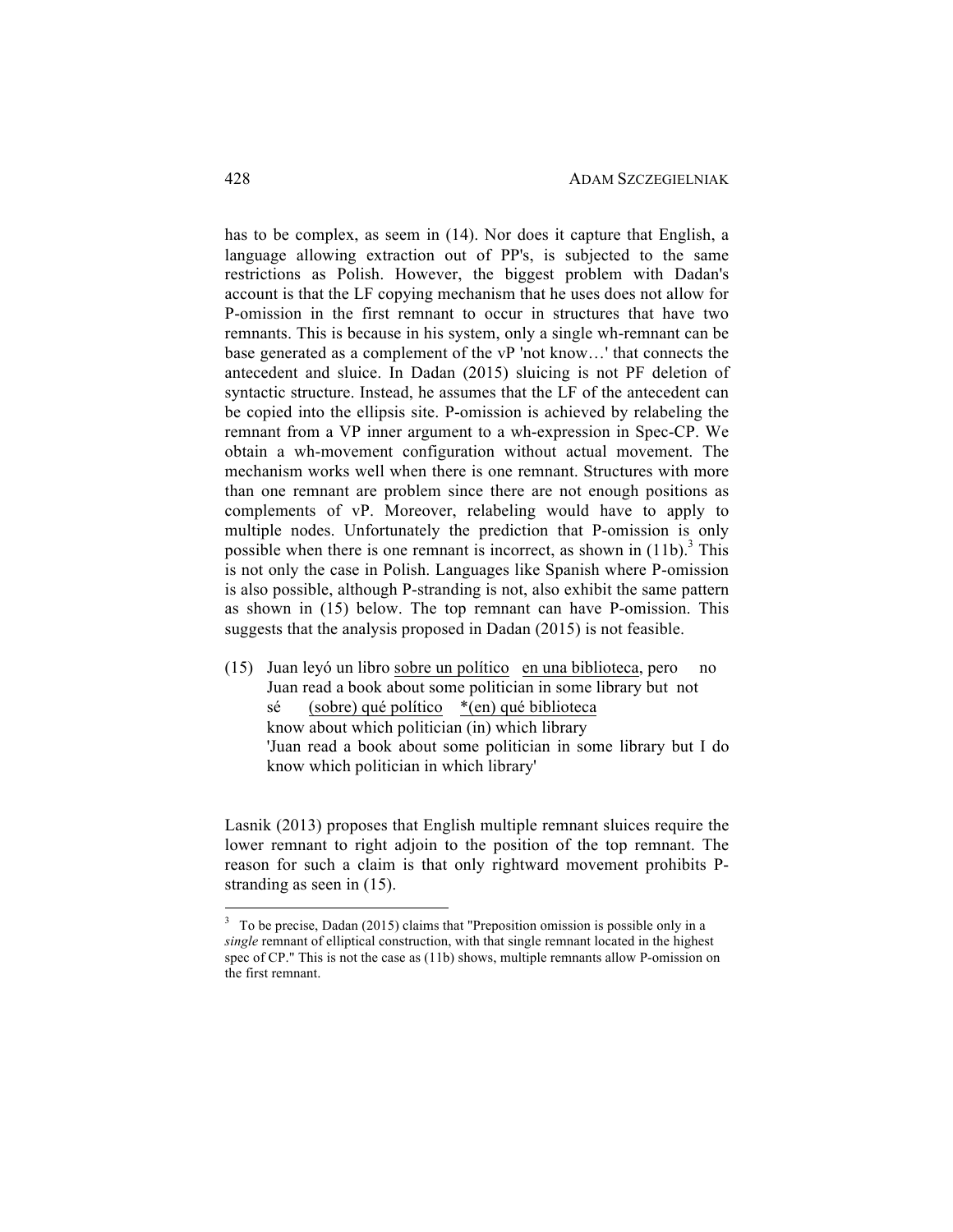- (16) \*a. A linguist spoke about yesterday a paper on sluicing.
	- b. A linguist criticized yesterday a paper on sluicing.

English does not allow P-omission on the second remnant as shown in (13), thus Lasnik concludes there has to be rightward movement involved in licensing the lower remnant. Let me expand on this idea and suggest that the reason that the second remnant moves is that both remnants need to be in the same phase for linearization reasons.

(17) Ellipsis linearization. Elided structures remain un-linearized at the interfaces. Remnants must be linearized vis a vis each other in the same phase containing both remnants.

The idea behind (17) is that linearization is Phase based as argued in Fox & Pesetsky (2005). Phase based linearization is relative to other elements the Spell-out domain this means a remnant has to be linearized in relation to some other constituent. In a bottom-up phase based derivation, the lowest remnant does not have any PF material to linearize against. It has to move out of its Spell-out domain until it finds itself in the Spell-out domain of the first remnant. This is the reason in English the lower remnant needs to raise to the phase containing the upper remnant.

Since P-omission is impossible on the second remnant, although English allows P-stranding, we conclude that this movement involves rightward adjunction, which guarantees a linearization Remnant1<Remnant2, and prevents P-stranding.

Polish does not allow P-stranding and yet behaves exactly like English in that the second remnant cannot undergo P-omission, but the first one can. P-omission has been argued here to involve focus within the nominal extended domain. This mechanism is not available to the second remnant since it has to raise to the same Spell-out domain as the first remnant.<sup>4,5</sup>

 <sup>4</sup> I assume that the common minimal phase containing both remnants is a vP since I do not treat PP's as phases. If it turns out the PP is a phase, then right adjunction is not to the edge of the vP phase but to the edge of PP1 phase.

 $5<sup>5</sup>$  As has been pointed out to me by one of the reviewers, more needs to be said about FocP heading a vP domain and its potential to block A movement out of vP. For reasons of space, I assume that FocP has to head the vP phase only in ellipsis contexts. I leave the discussion of non-elided phases headed by FocP for further research.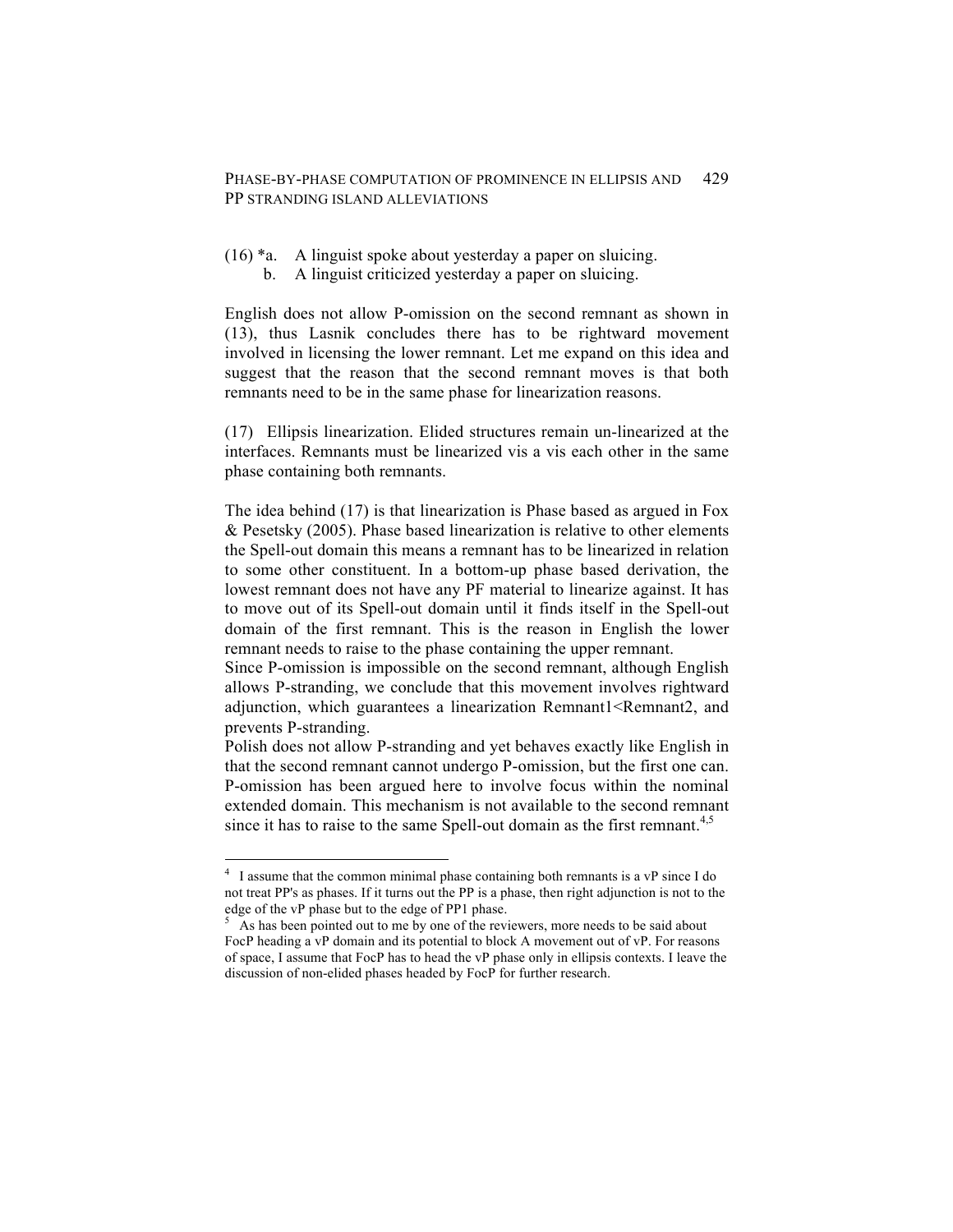

(18) Derivation of multiple remnants in (12) (remnants in bold).<sup>6</sup>

There is independent evidence that multiple remnants need to be in the same phase. Island alleviation has been a hallmark property of sluicing. However, multiple remnant sluices can only alleviate islands is there is no island separating the remnants.

(19) Island alleviation with multiple remnants. \*[R1…[ $\Omega$ …R2…], where  $\Omega$  = island, R1, R2 = remnants

Consider the following examples involving multiple remnants. In (20) below, we see that we can have multiple wh-remnants in Polish sluicing. Moreover, both remnants are inside a relative clause island, which suggests that multiple remnants can alleviate island effects

(20) Oni zatrudnili lingwistę który podarował jakąś książkę They hired linguist who gave some book jakiemuś profesorowi, ale nie wiem [którą książkę] some professor but not know which book

 $6$  Following Fox & Pesetsky (2005), I assume that linearization can apply to elements both at the phase edge and within the spell-out domain. This allows us to linearize the second remnant right adjoined to the vP phase edge with the first remnant that remains within the vP spell-out domain since it received focus in the nominal phase edge.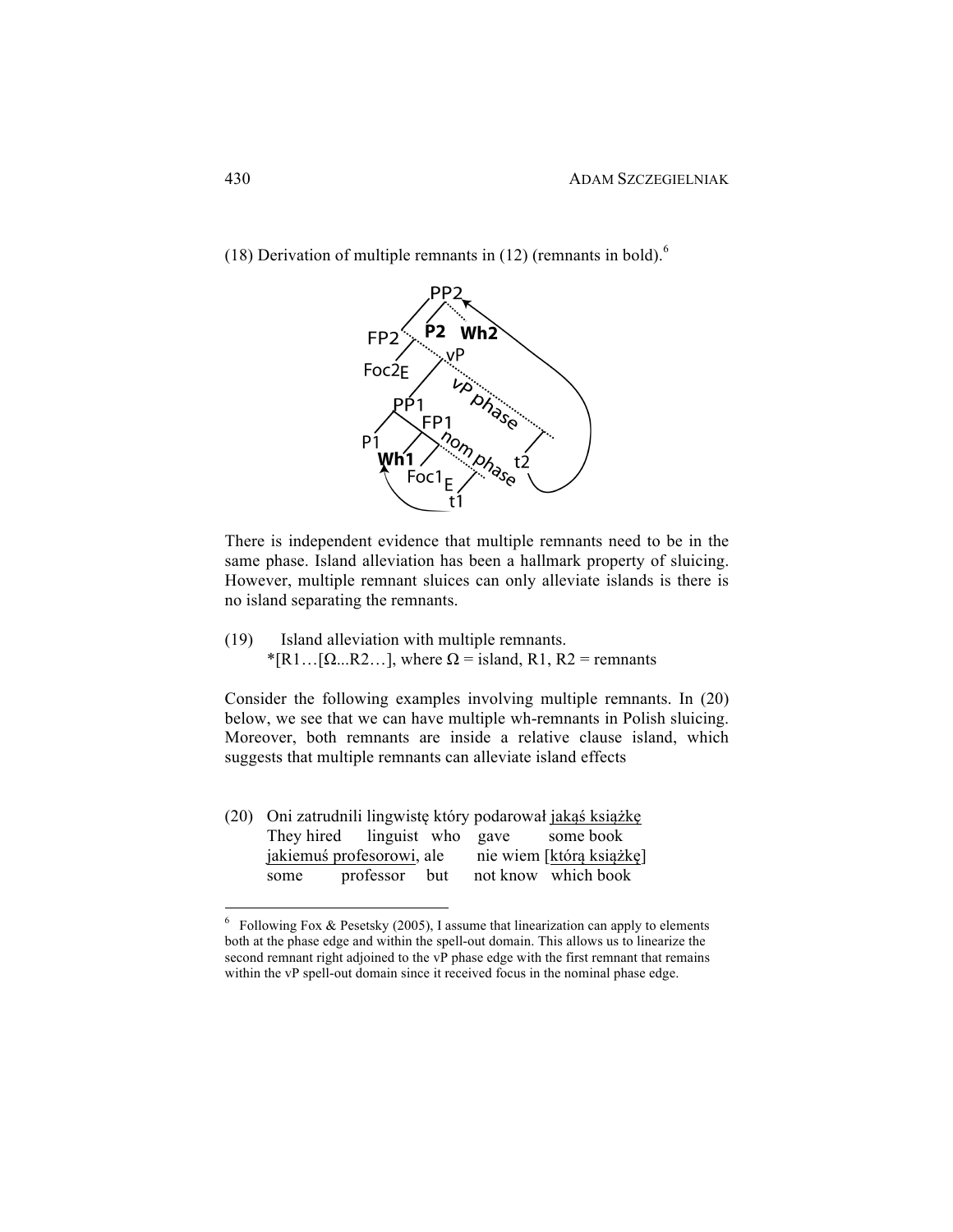[któremu profesorowi] which professor '??They hired a linguist who gave some book to some professor but I do not know which book to which professor.'

However, when we embed the second remnant inside an Island, but have the first remnant outside an island, the sluice becomes unacceptable.

| *(21) Oni zatrudnili jakiegoś lingwistę który zna jakiś dialekt, ale nie  |  |                                |
|---------------------------------------------------------------------------|--|--------------------------------|
| They hired some linguist                                                  |  | who knows some dialect but not |
| wiem [jakiego lingwiste]                                                  |  | [jaki dialekt]                 |
| know which linguist                                                       |  | which dialect                  |
| <sup>*</sup> They hired some linguist who knows some dialect but I do not |  |                                |
| know which linguist which dialect.'                                       |  |                                |

Note that Polish sluicing with single remnants alleviates relative clause islands, just like English. This can be seen in (22) below.

(22) Oni zatrudnili nowego lingwistę który zna jakiś dialect, ale nie They hired some linguist who knows some dialect but not wiem [jaki dialekt] know which dialect 'They hired some linguist who knows some dialect but I do not know which dialect.'

The generalization from the contrast between example (20) and (22) and (23) is that multiple wh-remnants can alleviate island violations, but only if they are generated inside the same island. When an island separates two remnants, sluicing becomes unacceptable. P-omission is not possible on the second remnant because it needs to move to the active phase of the first remnant in order to be linearized. Island alleviation is not possible when a remnant has to move out of that island to reach the first remnant. In other words, sluicing does not alleviate linearization driven movement. This is further supported by examples where we have two remnants that originate form different islands. Alleviation is again impossible.

\*(23) Oni zatrudnili jakiegoś lingwistę który zna jakiś dialekt bo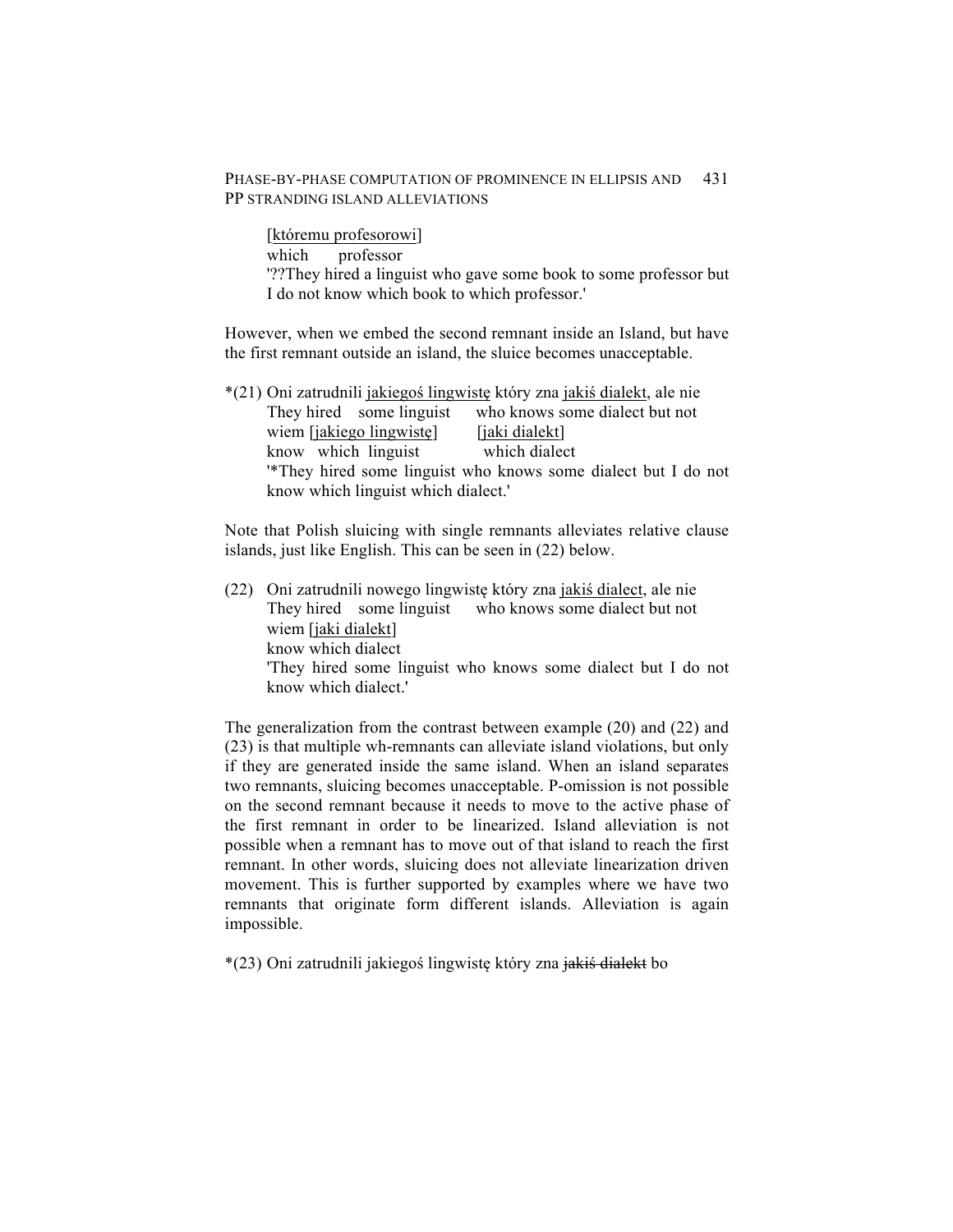They hired some linguist who knows some dialect because ciągle czyta jakąś książkę o nim ale nie wiem [jaki dialekt] constantly reads some book about it but not know which dialect [jaką książkę] which book

'\*They hired some linguist who knows some book since he always reads some book about it but I do not know which dialect which book.'

The conclusion from above discussion is that a single wh-remnant witin a PP has the option of being focused inside the nominal phase without the need for evacuation movement into the CP. This results in discontinuous ellipsis that targets constituents that are marked as Given but spares the focused wh. In the case of multiple remnants, the topmost remnant can also receive focus inside the nominal phase. However, lower down remnants need to raise to a Spell-out domain of the top remnant. Below is a derivation of the examples in (20) and (21).<sup>7</sup>

(24) a. Derivation of example (20) Wh1 = argument inside relative clause,  $Wh2 = argument$  inside relative clause.



<sup>&</sup>lt;sup>7</sup> Note that the diagrams in (24) show non PP-embedded remnants. Thus, unlike in (18), the first remnant moves to Spec-Foc of the vP domain. If the first remnants were embedded in a PP, it would receive focus within the nominal phase. I presume that there is an economy condition that forces us to minimize the amount of Focus licensing heads. This would be a syntactic reflex of the constraint AvoidFocus! proposed in Schwarzschild (1999).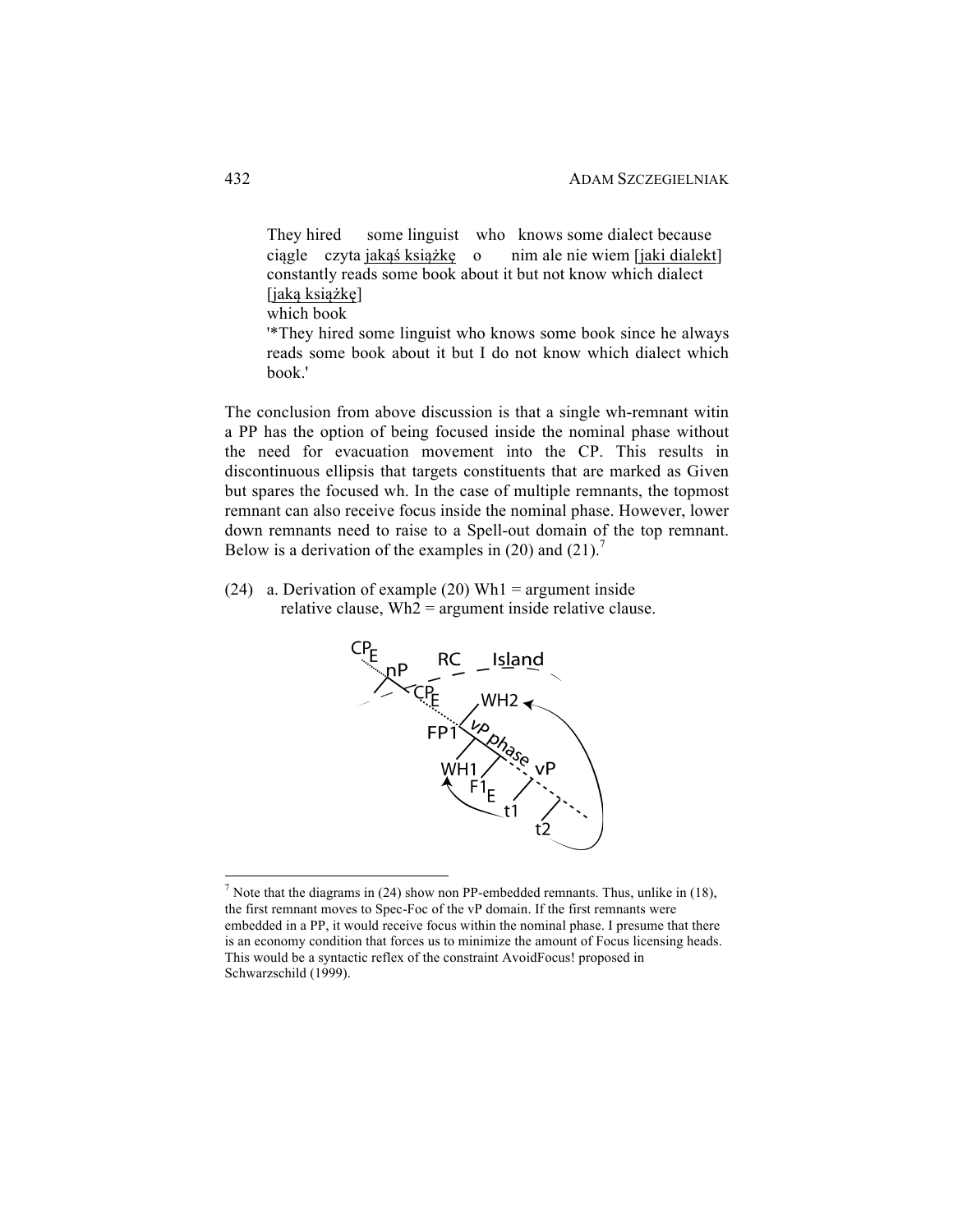> b. Derivation of example  $(21)$  Wh1 = Head Noun, Wh2 = argument inside relative clause.



The underlying assumption is that remnant(s) can move to the topmost edge of an ellipsis site, but crucially they do not have to. Remnant(s) need to be focus licensed, and if there is more than one of them they need to be located in the same phase so as to be linearized. The linearization requirement accounts for the contrast between (24a) and (24b). In (24a) both remnants can move to the edge of vP phase (Spec-F) and undergo linearization. In (24b) it is impossible for the lower remnant to raise out of the relative clause island and be in the same Spell-out domain as the top remnant. This contrast indicates that sluicing does not alleviate islands.

Using data from P-omission and Island effects with multiple remnants I have argued that ellipsis does not requires evacuation of the remnants outside the elided structure. In the last section of this paper, I briefly discuss a possible mechanism for discontinuous ellipsis.

### **3 Discontinuous Ellipsis**

Discontinuous ellipsis is needed independently of multiple wh-sluicing. In example (25a) below, taken from Bruening (2015), we have two remnants that cannot be generated via movement as shown in (25b).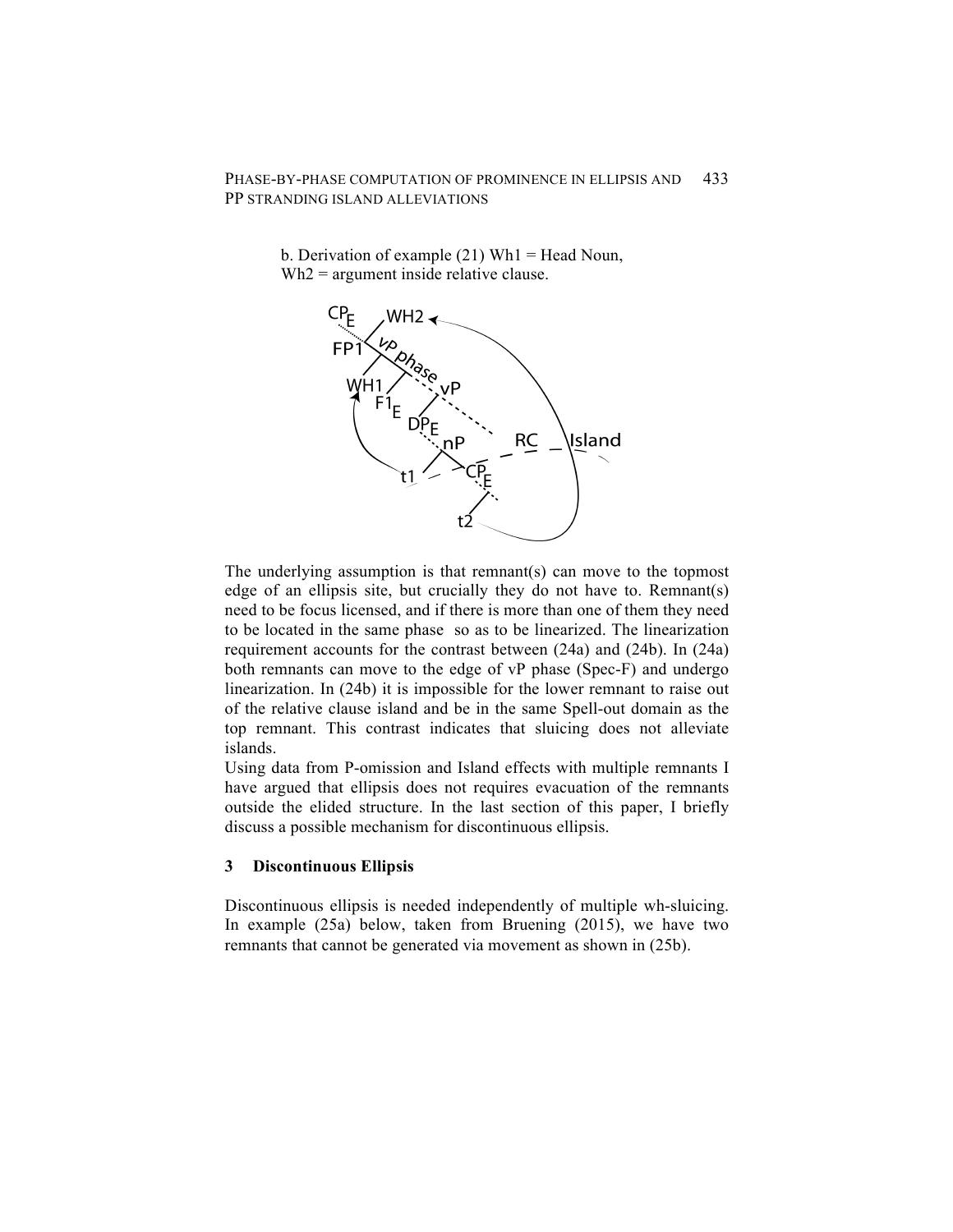## (25) a. I disproved theories held by Wittgenstein this year and  $\overline{F}$ disproved theories held by Einstein last year

\*b. [Einstein]<sub>1</sub> [last year]<sub>2</sub>, I disproved theories held by  $t_1 t_2$ 

Examples like (25) show that we need to have a mechanism to elide a non-constituent because movement cannot evacuate the remnants from the ellipsis site. This mechanism is movement to a local phase-edge which allows remnants to be linearized vis a vis each other. In (25), a tentative analysis involves movement of 'Einstein' to a nearest phase edge, possibly the DP itself, where it is linearized as following the antecedent. The adverbial adjunct is added once the structure is complete via Late Insertion. As such, it cannot disrupt the existing linearization word order between the antecedent and the DP remnant. That is only possible if adjuncts remnants follow the argument remnant.

(26) Antecedent < DP remnant < adjunct

This is why the example below is ungrammatical, although in theory the adjunct should be able to attach at the beginning of the clause as in the antecedent.

\*(27) This year I disproved theories held by Wittgenstein and last year I disproved theories held by Einstein

Having shown that a mechanism for discontinuous ellipsis is required for reasons independent of Polish sluicing, let me provide an outline of why phase edges play an important role in licensing ellipsis remnants. I propose that phase heads are endowed with interface features that include, among others: linearization, focus/alternatives marking, Ellipsis, Givenness, prominence. Phase based linearization has been argued by Fox and Pesetsky (2005) to force cyclic wh-movement. For example, a wh-phrase inner argument of a verb needs to move to the vP phase-edge in order to linearize as being above the verb, so as to maintain consistency when the CP is spelled out as shown in (28). Without the movement in (28a), the linear ordering would be inconsistent on a phaseby-phase basis.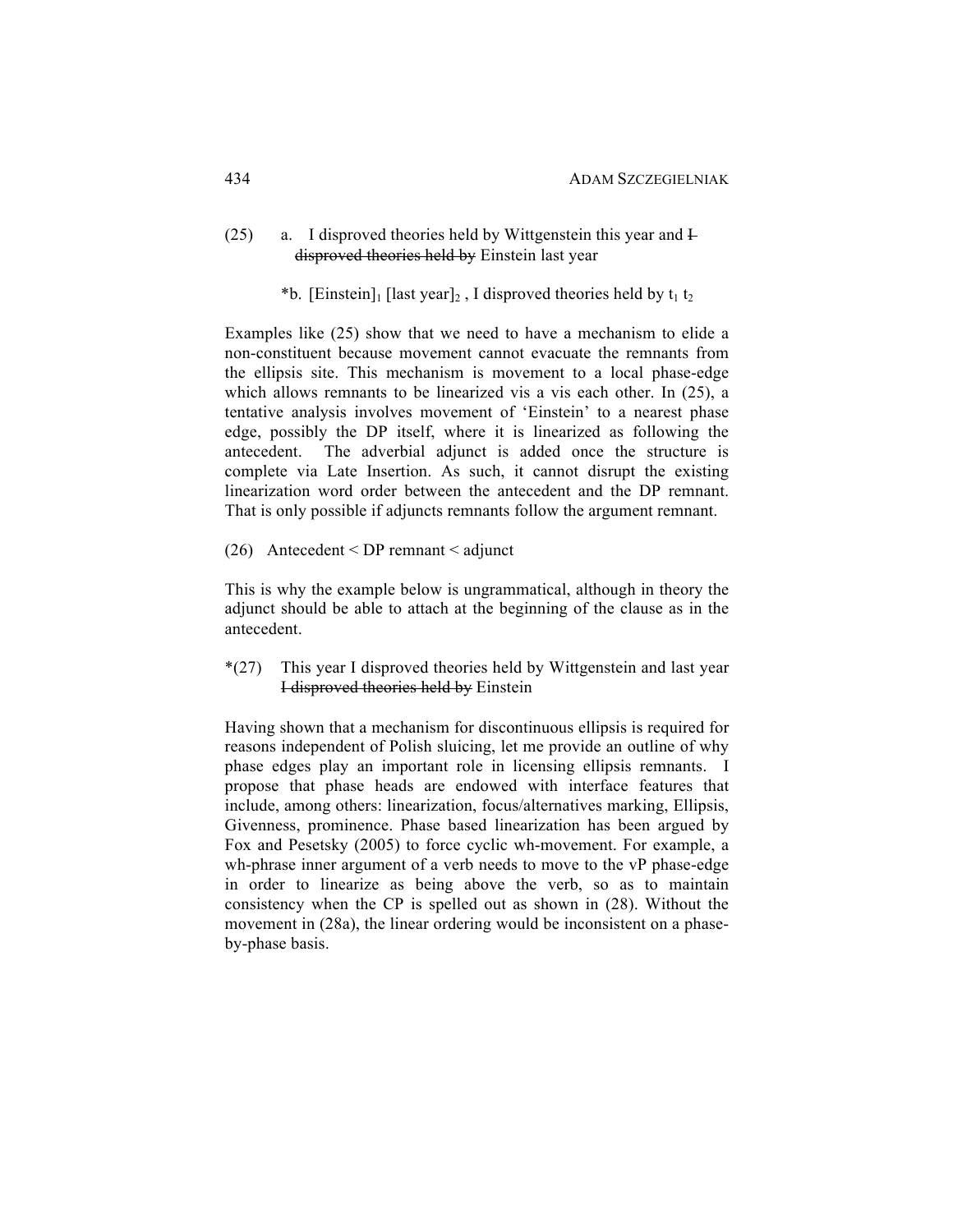(28) a. wh<sub>1</sub> vP […V t<sub>1</sub>…] wh<V b. wh<sub>1</sub>CP… t<sub>1</sub>vP[…V<sub>t1</sub>…] wh<C, C<V implies wh<V

Based on such an approach, we see that in the case of sluicing linearization can be reduced to a simple rule where the remnant is linearized after the antecedent. $8$  The tricky part is when we have two remnants. Following the logic of Fox and Pesetsky (2005), two remnants need to establish a respective linear on a phase-by phase basis. The need to move both remnants to a common phase predicts the inability of dropping the second PP in multiple sluices, as well as island effects if lower remnants are separated from the top one by an island. Crucially linear order can be established between the edge of a phase and its complement. In (18) the top remnant can remain within the vP since it has received focus within the nominal domain, but the lower remnant needs to undergo rightward movement to the edge of the phase containing the top remnant to receive focus and be linearized. In (24) both remnants receive focus from the Foc head in the vP domain. Thus linearization is not the sole trigger of remnant movement. It interacts with another driving force, namely focus marking since remnants need to be marked as focused. I assume that every phase can be headed by a focus head (Bošković 2014). Crucially focus marking within an ellipsis site prevents deletion of focused material.

(32) Focus marked elements in Spec-F, F being a phase head, do not undergo PF suppression via E feature on a higher phase head, but are linearized on spell-out.

My analysis assumes focus is possible within the vP phase. This is uncontroversial. Recent work by Bošković (2014), but also Rouveret (2012) has assumed that there is a Focus phrase in the vP domain. Focus within the nominal phase, needed in my analysis for P-omission, has also been documented. For example, in Ntelitheos (2003) has argued based on Greek data that there is focus within a DP. It remains to be seen if there is a general pattern where focus marking is associated with every type of

<sup>&</sup>lt;sup>8</sup> Although there are exceptions to that order, which need to be addressed as pointed out to me by Marcel den Dikken (pc).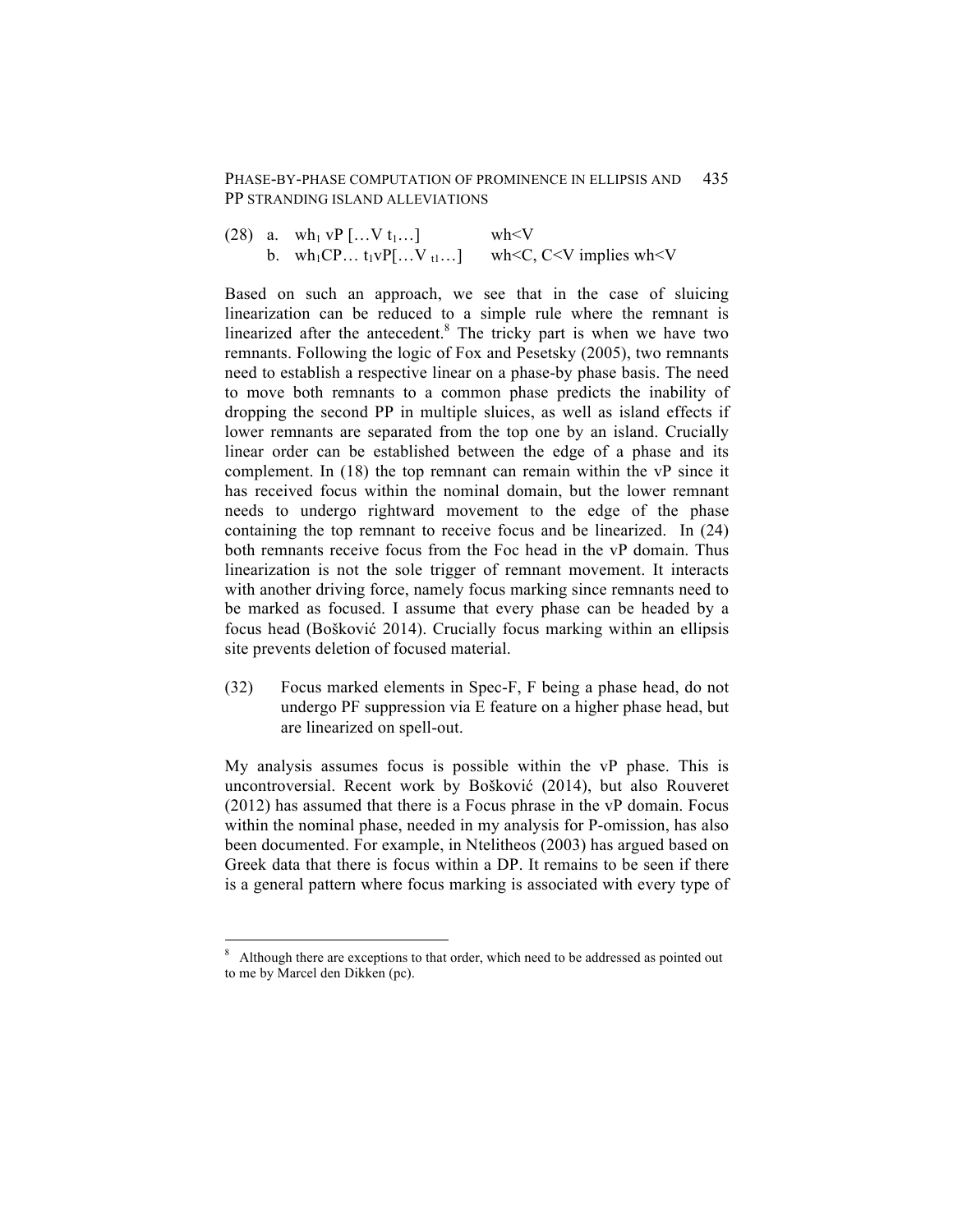phase head, and it remains to be seen how phase based syntactic marking translates into a semantics of Alternatives as in Rooth (1992).

## **4 Conclusion**

The paper argues that sluicing remnants can be derived via short movement to a local phase head that licenses focus. It allows for instances of phase constrained discontinuous ellipsis. I show that sluicing does not allow PP stranding, or island alleviation. Movement of the remnant can be short enough to avoid the triggering of islands because of less stringent linearization in ellipsis. It remains to be seen if we need to have an approach where there is more than one possible structure assigned to an elided anaphor, as argued in Szczegielniak (2008) and Craenenbroeck (2010). If this paper is on the right track, then this should not be the case, which leaves open the question why elided anaphors can exhibit properties of clefts, as discussed most recently in Barros (2014).

### **References**

- Barros, Matthew. 2014. *Pseudosluicing and Ellipsis Identity. PhD diss, Rutgers University*.
- Bošković, Željko. 2014. Now I'm a Phase, Now I'm Not a Phase: On the Variability of Phases with Extraction and Ellipsis. *LI* 45, 27-89.
- Bruening, Benjamin. 2015. Non-Constituent Coordination: Prosody, Not Movement. *U. Penn Working Papers in Linguistics*, Volume 21,1-10.
- Chomsky, Noam. 2001. Derivation by phase. *Ken Hale: A life in language*, ed. by Michael Kenstowicz, 1-52.
- Dadan, Marcin. 2015. Preposition omission in sluicing teasing apart LF-copying and PF-deletion in a hybrid system. NELS 46 poster.
- Van Craenenbroeck, Jeroen. 2010. "Invisible last resort: A note on clefts as the underlying source for sluicing." *Lingua* 120.7 1714-1726.
- Fox, Danny, and David Pesetsky. 2005. Cyclic Linearization of Syntactic Structure. *Theoretical Linguistics* 31, 1-45.
- Gengel, Kirsten. 2007. *Focus and Ellipsis: A Generative Analysis of Pseudogapping and Other Elliptical Structures*. PhD thesis Stuttgart.
- Grohmann, Kleanthes. 2003. *Prolific Domains: on the Anti-locality of Movement Dependencies*. Amsterdam: John Benjamins.